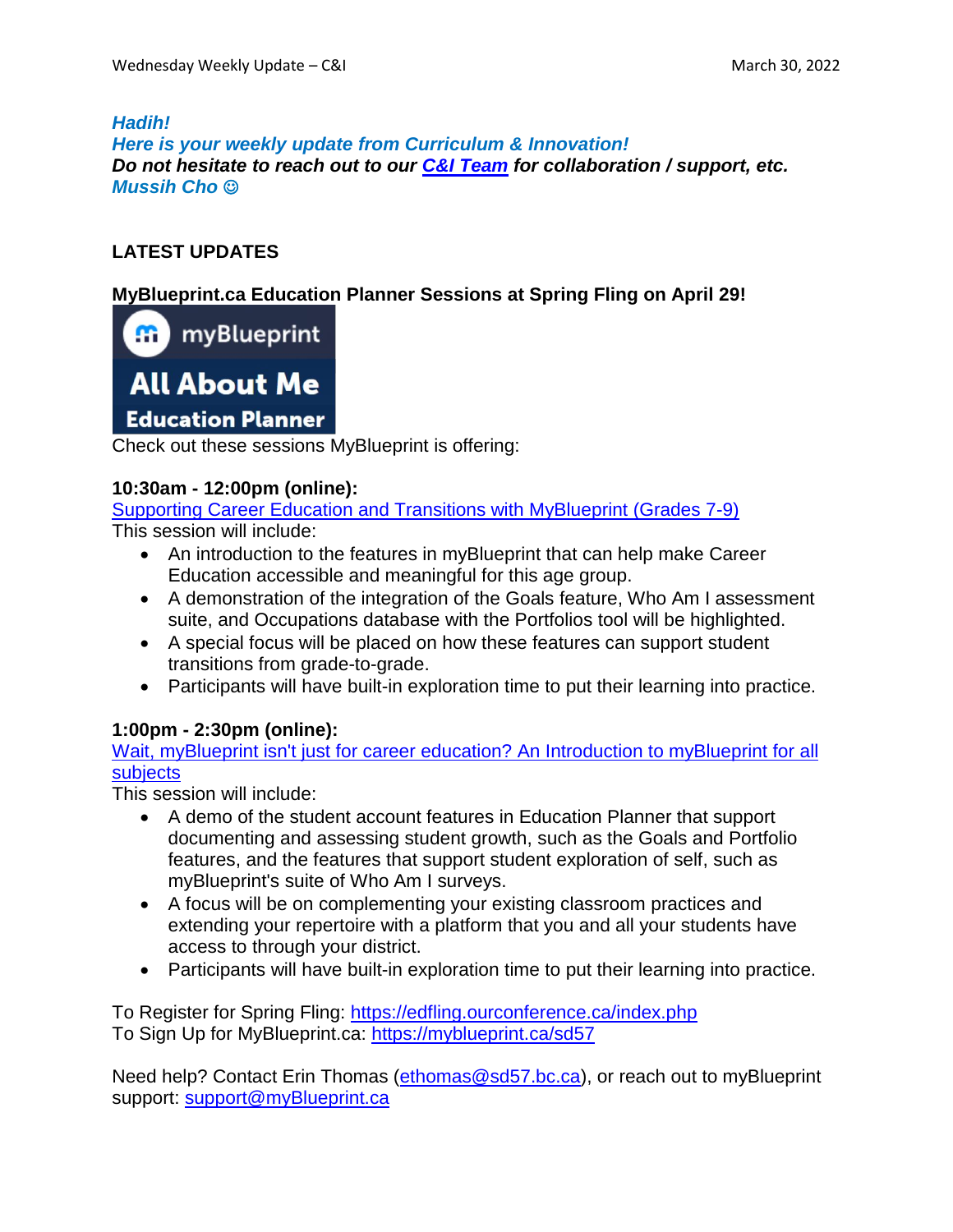## **Grade 8 SNAP Training Session – April 14th from 3:15pm to 3:45pm**



SNAP (Student Numeracy Assessment and Practice) is a student friendly assessment and teaching tool that enhances any balanced math program. Using SNAP supports students' use of math curricular competencies and provides teachers data to guide and inform instruction.

This virtual session presented by Jennifer Dionne provides an overview of SNAP for Grade 8 teachers and explores previously completed SNAP templates.

Please register on [PDReg](https://schdist57.sharepoint.com/sites/pdhub) and join the Teams [meeting.](https://teams.microsoft.com/l/meetup-join/19%3asnvQ7tNpyDUbybfxdl-RQtajresxi1NpGgbgcSFldJM1%40thread.tacv2/1646948020650?context=%7b%22Tid%22%3a%225b9667b0-988f-4a70-b078-286faef38924%22%2c%22Oid%22%3a%22bc77eb17-8caf-4aae-aa80-898ab8aaefa9%22%7d)

#### **Benchmark Assessment Training Sessions**



Join Nancy Reid, Literacy Resource Teacher, to learn how to use the Benchmark Assessment System (BAS). All sessions will take place online via Teams. Please register for one of the following days on PD [Reg:](https://schdist57.sharepoint.com/sites/pdhub)

April 12, 2022 3:15pm - 5:00pm (repeat of previous sessions)

April 26, 2022 3:15pm - 5:00pm (repeat of previous sessions)

Asynchronous sessions are also available on the SD57 Curriculum Hub [Assessment](https://www.sd57curriculumhub.com/assessment) [page.](https://www.sd57curriculumhub.com/assessment) You will find the link under the "Interval" heading.

## **Literacy Assessment**